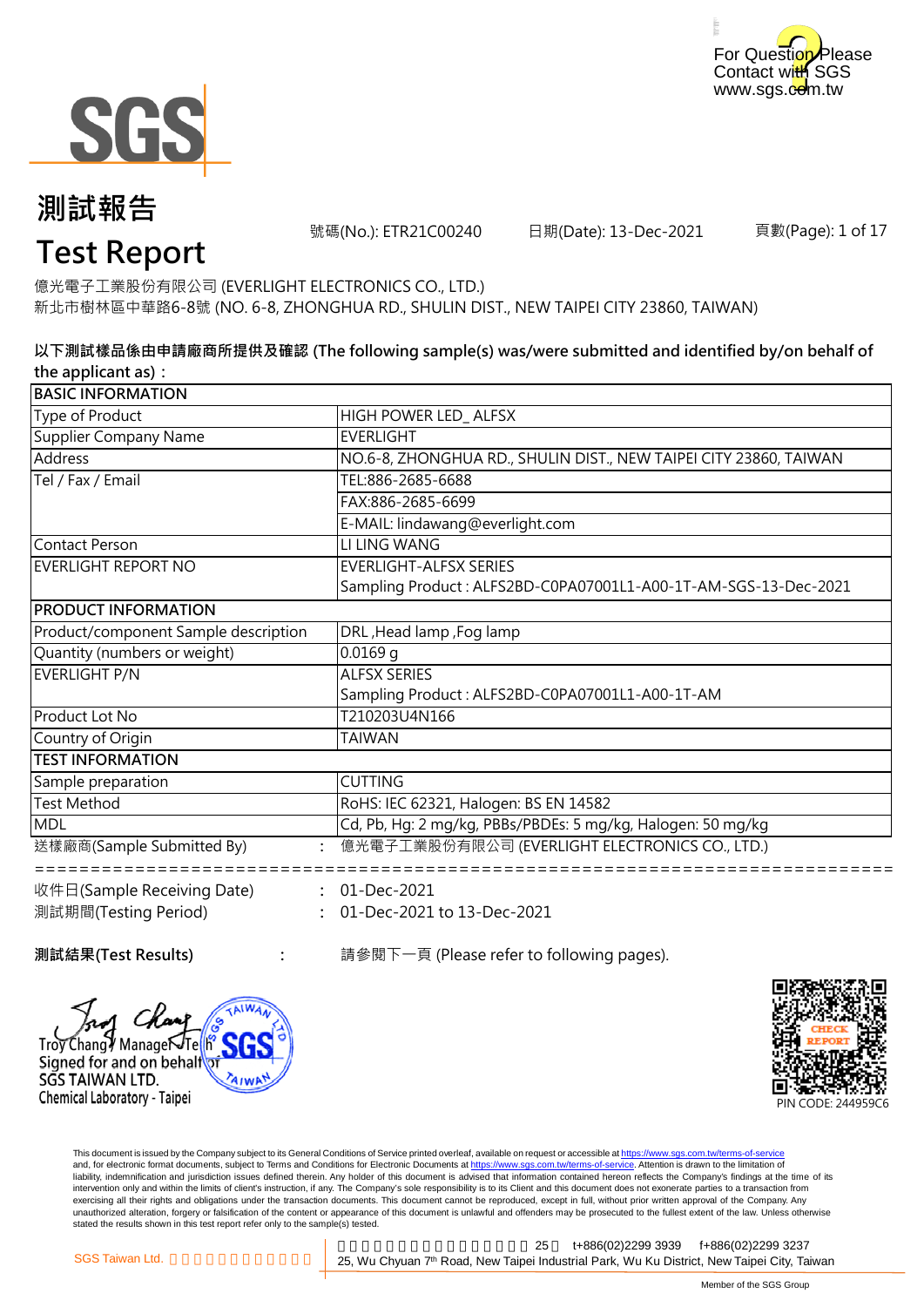

號碼(No.): ETR21C00240 日期(Date): 13-Dec-2021 頁數(Page): 2 of 17

億光電子工業股份有限公司 (EVERLIGHT ELECTRONICS CO., LTD.)

新北市樹林區中華路6-8號 (NO. 6-8, ZHONGHUA RD., SHULIN DIST., NEW TAIPEI CITY 23860, TAIWAN)

|   | 測試需求(Test Requested) |  | (1) 依據客戶指定,參考RoHS 2011/65/EU Annex II及其修訂指令(EU) 2015/863測<br>試鎘、鉛、汞、六價鉻、多溴聯苯、多溴聯苯醚, DBP, BBP, DEHP, DIBP。 (As<br>specified by client, with reference to RoHS 2011/65/EU Annex II and<br>amending Directive (EU) 2015/863 to determine Cadmium, Lead, Mercury,<br>Cr(VI), PBBs, PBDEs, DBP, BBP, DEHP, DIBP contents in the submitted<br>sample(s).)<br>(2) 依據客戶指定, 測試 PAHs 及其他測項。 (As specified by client, to test PAHs<br>and other item(s).) |
|---|----------------------|--|------------------------------------------------------------------------------------------------------------------------------------------------------------------------------------------------------------------------------------------------------------------------------------------------------------------------------------------------------------------------------------------------------------------------------------------------|
| 結 | 論(Conclusion)        |  | (1) 根據客戶所提供的樣品‧其鎘﹑鉛﹑汞﹑六價鉻﹑多溴聯苯﹑多溴聯苯醚, DBP,<br>BBP, DEHP, DIBP的測試結果符合RoHS 2011/65/EU Annex II暨其修訂指令(EU)<br>2015/863之限值要求。 (Based on the performed tests on submitted<br>sample(s), the test results of Cadmium, Lead, Mercury, Cr(VI), PBBs, PBDEs,<br>DBP, BBP, DEHP, DIBP comply with the limits as set by RoHS Directive (EU)<br>2015/863 amending Annex II to Directive 2011/65/EU.)                                                        |
|   |                      |  | (2) 根據客戶所提供的樣品,多環芳香烴測試結果符合德國產品安全委員會(AfPS) GS<br>PAHs第3類「其它產品」之限值要求。(Based upon the performed tests on<br>the submitted sample(s), the test results of PAHs (15 items) comply with the<br>limits of PAHs requirement (Category 3) <sup>F</sup> Other consumer products as set                                                                                                                                                                   |

#### **測試部位敘述 (Test Part Description)**

No.1 **:** HIGH POWER LED\_ ALFSX

#### **測試結果 (Test Results)**

| 測試項目                                                    | 測試方法                                                                    | 單位    | <b>MDL</b> | 結果       | 限值      |
|---------------------------------------------------------|-------------------------------------------------------------------------|-------|------------|----------|---------|
| (Test Items)                                            | (Unit)<br>(Method)                                                      |       |            | (Result) | (Limit) |
|                                                         |                                                                         |       |            | No.1     |         |
| 鎘 (Cd) (Cadmium (Cd)) (CAS No.: 7440-<br>$ 43-9\rangle$ | 參考IEC 62321-5: 2013, 以感應耦合電漿發射<br>光譜儀分析。(With reference to IEC 62321-5: | mg/kg |            | n.d.     | 100     |
| 銟 (Pb) (Lead (Pb)) (CAS No.: 7439-92-1)                 | 2013, analysis was performed by ICP-OES.)                               | mg/kg |            | n.d      | 1000    |

This document is issued by the Company subject to its General Conditions of Service printed overleaf, available on request or accessible at <u>https://www.sgs.com.tw/terms-of-service</u><br>and, for electronic format documents, su liability, indemnification and jurisdiction issues defined therein. Any holder of this document is advised that information contained hereon reflects the Company's findings at the time of its intervention only and within the limits of client's instruction, if any. The Company's sole responsibility is to its Client and this document does not exonerate parties to a transaction from exercising all their rights and obligations under the transaction documents. This document cannot be reproduced, except in full, without prior written approval of the Company. Any<br>unauthorized alteration, forgery or falsif

新北市五股區新北產業園區五權七 25 t+886(02)2299 3939 f+886(02)2299 3237 SGS Taiwan Ltd. **Exercise 25, Wu Chyuan 7<sup>th</sup> Road, New Taipei Industrial Park, Wu Ku District, New Taipei City, Taiwan** 

by German Committee on Product Safety (AfPS) GS PAHs.)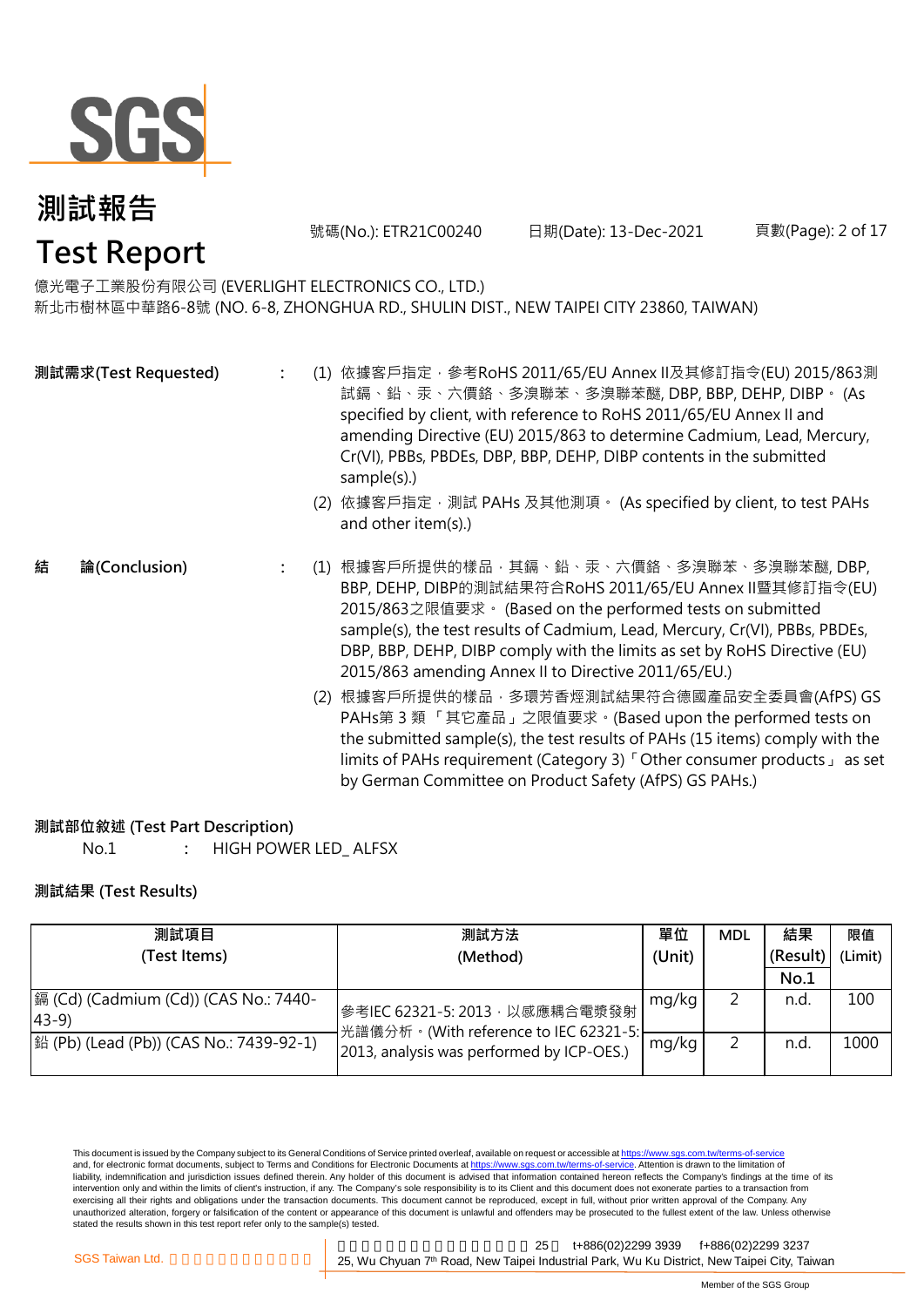

**Test Report**

號碼(No.): ETR21C00240 日期(Date): 13-Dec-2021 頁數(Page): 3 of 17

億光電子工業股份有限公司 (EVERLIGHT ELECTRONICS CO., LTD.)

新北市樹林區中華路6-8號 (NO. 6-8, ZHONGHUA RD., SHULIN DIST., NEW TAIPEI CITY 23860, TAIWAN)

| 測試項目                                     | 測試方法                                                                         | 單位     | <b>MDL</b>               | 結果       | 限值                       |
|------------------------------------------|------------------------------------------------------------------------------|--------|--------------------------|----------|--------------------------|
| (Test Items)                             | (Method)                                                                     | (Unit) |                          | (Result) | (Limit)                  |
|                                          |                                                                              |        |                          | No.1     |                          |
| 汞 (Hg) (Mercury (Hg)) (CAS No.: 7439-97- | 參考IEC 62321-4: 2013+ AMD1: 2017, 以感                                          | mg/kg  | $\overline{2}$           | n.d.     | 1000                     |
| 6)                                       | 應耦合電漿發射光譜儀分析。(With reference                                                 |        |                          |          |                          |
|                                          | to IEC 62321-4: 2013+ AMD1: 2017, analysis                                   |        |                          |          |                          |
|                                          | was performed by ICP-OES.)                                                   |        |                          |          |                          |
| 六價鉻 Cr(VI) (Hexavalent Chromium          | 參考IEC 62321-7-2: 2017 · 以紫外光-可見光                                             | mg/kg  | 8                        | n.d.     | 1000                     |
| Cr(VI)) (CAS No.: 18540-29-9)            | 分光光度計分析。(With reference to IEC<br>62321-7-2: 2017, analysis was performed by |        |                          |          |                          |
|                                          | UV-VIS.)                                                                     |        |                          |          |                          |
| -溴聯苯 (Monobromobiphenyl)                 |                                                                              | mg/kg  | 5                        | n.d.     | $\overline{\phantom{a}}$ |
| 二溴聯苯 (Dibromobiphenyl)                   |                                                                              | mg/kg  | 5                        | n.d.     |                          |
| 三溴聯苯 (Tribromobiphenyl)                  |                                                                              | mg/kg  | 5                        | n.d.     |                          |
| 四溴聯苯 (Tetrabromobiphenyl)                |                                                                              | mg/kg  | $\overline{5}$           | n.d.     | $\overline{\phantom{a}}$ |
| 五溴聯苯 (Pentabromobiphenyl)                |                                                                              | mg/kg  | $\overline{5}$           | n.d.     |                          |
| 六溴聯苯 (Hexabromobiphenyl)                 |                                                                              | mg/kg  | $\overline{5}$           | n.d.     |                          |
| 七溴聯苯 (Heptabromobiphenyl)                |                                                                              | mg/kg  | $\overline{5}$           | n.d.     | $\overline{\phantom{a}}$ |
| 八溴聯苯 (Octabromobiphenyl)                 |                                                                              | mg/kg  | $\overline{5}$           | n.d.     | $\equiv$                 |
| 九溴聯苯 (Nonabromobiphenyl)                 |                                                                              | mg/kg  | 5                        | n.d.     |                          |
| 十溴聯苯 (Decabromobiphenyl)                 | 參考IEC 62321-6: 2015, 以氣相層析儀/質譜                                               | mg/kg  | 5                        | n.d.     |                          |
| 多溴聯苯總和 (Sum of PBBs)                     | 儀分析。(With reference to IEC 62321-6:                                          | mg/kg  | $\overline{\phantom{0}}$ | n.d.     | 1000                     |
| -溴聯苯醚 (Monobromodiphenyl ether)          | 2015, analysis was performed by GC/MS.)                                      | mg/kg  | 5                        | n.d.     |                          |
| 二溴聯苯醚 (Dibromodiphenyl ether)            |                                                                              | mg/kg  | $\overline{5}$           | n.d.     |                          |
| 三溴聯苯醚 (Tribromodiphenyl ether)           |                                                                              | mg/kg  | 5                        | n.d.     |                          |
| 四溴聯苯醚 (Tetrabromodiphenyl ether)         |                                                                              | mg/kg  | $\overline{5}$           | n.d.     | $\mathbb{L}^2$           |
| 五溴聯苯醚 (Pentabromodiphenyl ether)         |                                                                              | mg/kg  | 5                        | n.d.     |                          |
| 六溴聯苯醚 (Hexabromodiphenyl ether)          |                                                                              | mg/kg  | 5                        | n.d.     |                          |
| 七溴聯苯醚 (Heptabromodiphenyl ether)         |                                                                              | mg/kg  | 5                        | n.d.     | $\overline{a}$           |
| 八溴聯苯醚 (Octabromodiphenyl ether)          |                                                                              | mg/kg  | 5                        | n.d.     |                          |
| 九溴聯苯醚 (Nonabromodiphenyl ether)          |                                                                              | mg/kg  | $\overline{5}$           | n.d.     |                          |
| 十溴聯苯醚 (Decabromodiphenyl ether)          |                                                                              | mg/kg  | 5                        | n.d.     |                          |
| 多溴聯苯醚總和 (Sum of PBDEs)                   |                                                                              | mg/kg  | $\overline{a}$           | n.d.     | 1000                     |

This document is issued by the Company subject to its General Conditions of Service printed overleaf, available on request or accessible at <u>https://www.sgs.com.tw/terms-of-service</u><br>and, for electronic format documents, su liability, indemnification and jurisdiction issues defined therein. Any holder of this document is advised that information contained hereon reflects the Company's findings at the time of its intervention only and within the limits of client's instruction, if any. The Company's sole responsibility is to its Client and this document does not exonerate parties to a transaction from exercising all their rights and obligations under the transaction documents. This document cannot be reproduced, except in full, without prior written approval of the Company. Any<br>unauthorized alteration, forgery or falsif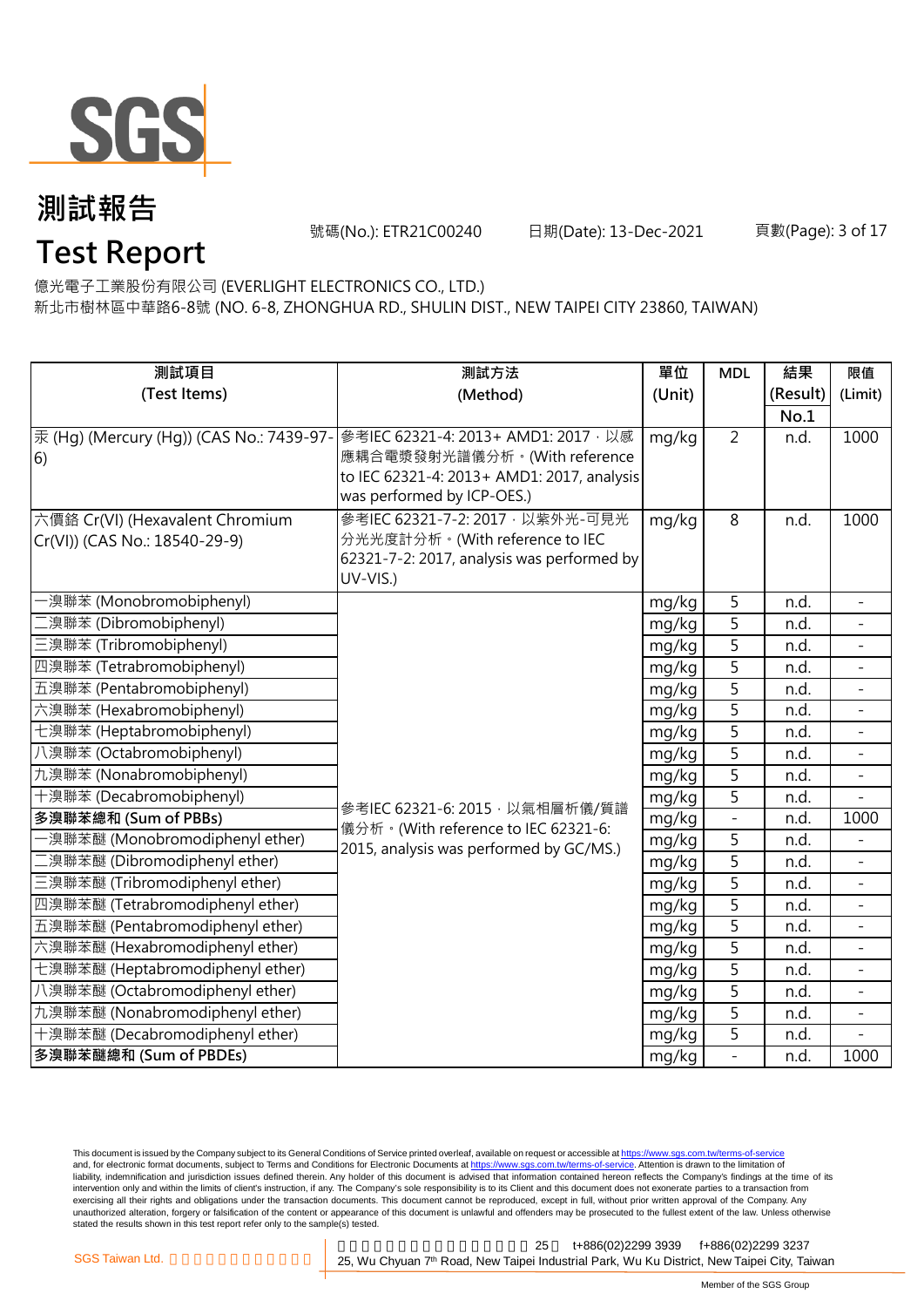

號碼(No.): ETR21C00240 日期(Date): 13-Dec-2021 頁數(Page): 4 of 17

億光電子工業股份有限公司 (EVERLIGHT ELECTRONICS CO., LTD.) **Test Report**

新北市樹林區中華路6-8號 (NO. 6-8, ZHONGHUA RD., SHULIN DIST., NEW TAIPEI CITY 23860, TAIWAN)

| 測試項目                                                                 | 測試方法                                                                           | 單位     | <b>MDL</b> | 結果       | 限值      |
|----------------------------------------------------------------------|--------------------------------------------------------------------------------|--------|------------|----------|---------|
| (Test Items)                                                         | (Method)                                                                       | (Unit) |            | (Result) | (Limit) |
|                                                                      |                                                                                |        |            | No.1     |         |
| 鄰苯二甲酸丁苯甲酯 (BBP) (Butyl benzyl<br>phthalate (BBP)) (CAS No.: 85-68-7) | 參考IEC 62321-8: 2017, 以氣相層析儀/質譜<br>儀分析。(With reference to IEC 62321-8:          | mg/kg  | 50         | n.d.     | 1000    |
|                                                                      | 2017, analysis was performed by GC/MS.)                                        |        |            |          |         |
| 鄰苯二甲酸二丁酯 (DBP) (Dibutyl phthalate   參考IEC 62321-8: 2017 · 以氣相層析儀/質譜  |                                                                                | mg/kg  | 50         | n.d.     | 1000    |
| (DBP)) (CAS No.: 84-74-2)                                            | 儀分析。(With reference to IEC 62321-8:<br>2017, analysis was performed by GC/MS.) |        |            |          |         |
| 鄰苯二甲酸二(2-乙基己基)酯 (DEHP) (Di-(2-                                       | 參考IEC 62321-8: 2017, 以氣相層析儀/質譜                                                 | mg/kg  | 50         | n.d.     | 1000    |
| ethylhexyl) phthalate (DEHP)) (CAS No.:                              | 儀分析。(With reference to IEC 62321-8:                                            |        |            |          |         |
| $117 - 81 - 7$                                                       | 2017, analysis was performed by GC/MS.)                                        |        |            |          |         |
| 鄰苯二甲酸二異丁酯 (DIBP) (Diisobutyl                                         | 參考IEC 62321-8: 2017, 以氣相層析儀/質譜                                                 | mg/kg  | 50         | n.d.     | 1000    |
| phthalate (DIBP)) (CAS No.: 84-69-5)                                 | 儀分析。(With reference to IEC 62321-8:<br>2017, analysis was performed by GC/MS.) |        |            |          |         |
|                                                                      |                                                                                |        |            |          |         |
| 鄰苯二甲酸二異癸酯 (DIDP) (Diisodecyl                                         | 參考IEC 62321-8: 2017, 以氣相層析儀/質譜<br>儀分析。(With reference to IEC 62321-8:          | mg/kg  | 50         | n.d.     |         |
| phthalate (DIDP)) (CAS No.: 26761-40-0,<br>68515-49-1)               | 2017, analysis was performed by GC/MS.)                                        |        |            |          |         |
| 鄰苯二甲酸二異壬酯 (DINP) (Diisononyl                                         | 參考IEC 62321-8: 2017, 以氣相層析儀/質譜                                                 | mg/kg  | 50         | n.d.     |         |
| phthalate (DINP)) (CAS No.: 28553-12-0,                              | 儀分析。(With reference to IEC 62321-8:                                            |        |            |          |         |
| 68515-48-0)                                                          | 2017, analysis was performed by GC/MS.)                                        |        |            |          |         |
| 鄰苯二甲酸二正辛酯 (DNOP) (Di-n-octyl                                         | 參考IEC 62321-8: 2017, 以氣相層析儀/質譜                                                 | mg/kg  | 50         | n.d.     |         |
| phthalate (DNOP)) (CAS No.: 117-84-0)                                | 儀分析。(With reference to IEC 62321-8:                                            |        |            |          |         |
|                                                                      | 2017, analysis was performed by GC/MS.)                                        |        |            |          |         |
| 鄰苯二甲酸二正戊酯 (DNPP) (Di-n-pentyl                                        | 參考IEC 62321-8: 2017, 以氣相層析儀/質譜                                                 | mg/kg  | 50         | n.d.     |         |
| phthalate (DNPP)) (CAS No.: 131-18-0)                                | 儀分析。(With reference to IEC 62321-8:                                            |        |            |          |         |
|                                                                      | 2017, analysis was performed by GC/MS.)                                        |        |            |          |         |
| 鄰苯二甲酸二正己酯 (DNHP) (Di-n-hexyl                                         | 參考IEC 62321-8: 2017, 以氣相層析儀/質譜                                                 | mg/kg  | 50         | n.d.     |         |
| phthalate (DNHP)) (CAS No.: 84-75-3)                                 | 儀分析。(With reference to IEC 62321-8:                                            |        |            |          |         |
|                                                                      | 2017, analysis was performed by GC/MS.)                                        |        |            |          |         |
| 鄰苯二甲酸雙(2-甲氧基乙基)酯 (DMEP)                                              | 參考IEC 62321-8: 2017, 以氣相層析儀/質譜                                                 | mg/kg  | 50         | n.d.     |         |
| (Bis(2-methoxyethyl) phthalate (DMEP))                               | 儀分析。(With reference to IEC 62321-8:<br>2017, analysis was performed by GC/MS.) |        |            |          |         |
| (CAS No.: 117-82-8)                                                  |                                                                                |        |            |          |         |

This document is issued by the Company subject to its General Conditions of Service printed overleaf, available on request or accessible at <u>https://www.sgs.com.tw/terms-of-service</u><br>and, for electronic format documents, su liability, indemnification and jurisdiction issues defined therein. Any holder of this document is advised that information contained hereon reflects the Company's findings at the time of its intervention only and within the limits of client's instruction, if any. The Company's sole responsibility is to its Client and this document does not exonerate parties to a transaction from exercising all their rights and obligations under the transaction documents. This document cannot be reproduced, except in full, without prior written approval of the Company. Any<br>unauthorized alteration, forgery or falsif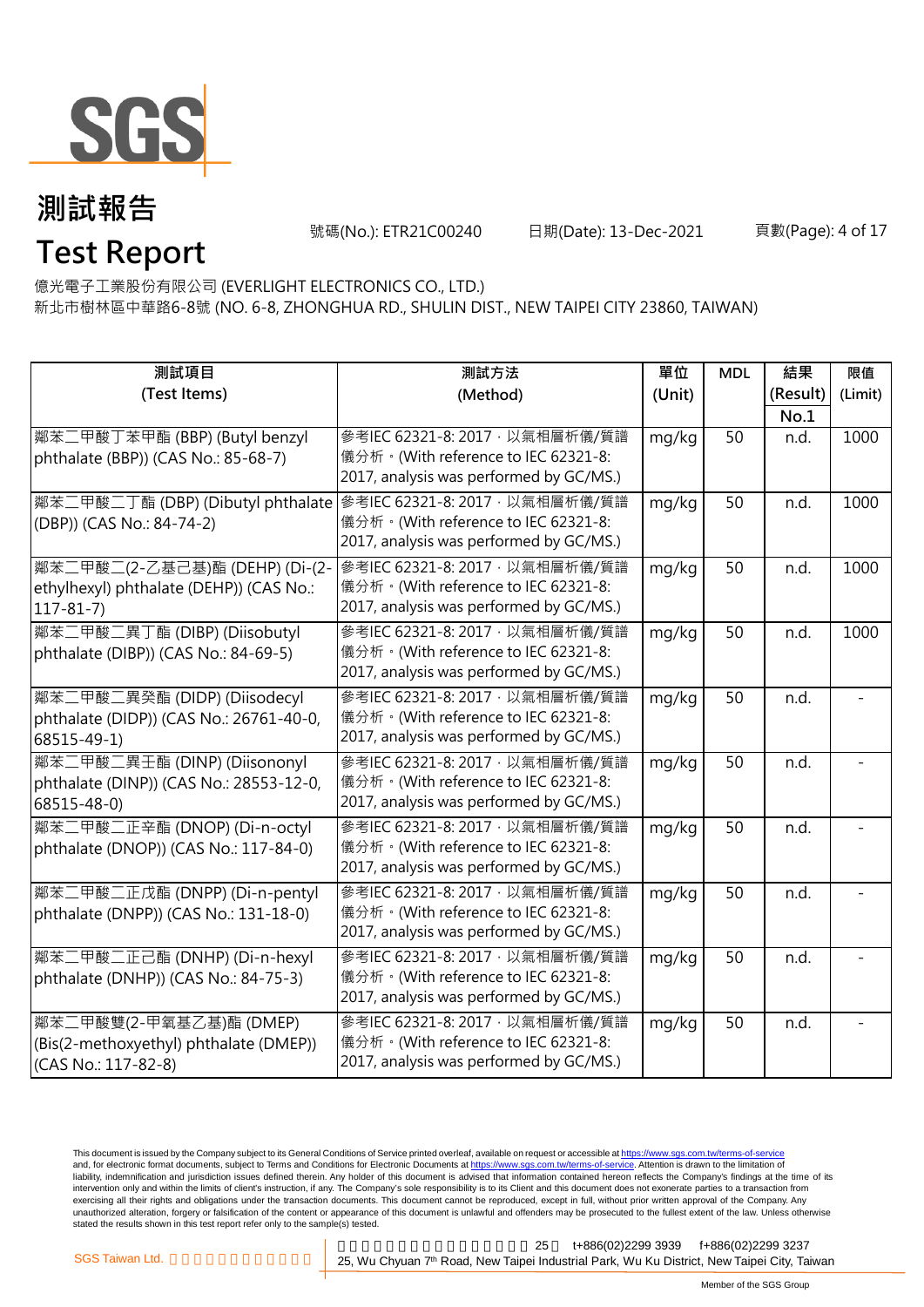

號碼(No.): ETR21C00240 日期(Date): 13-Dec-2021 頁數(Page): 5 of 17

## **Test Report**

億光電子工業股份有限公司 (EVERLIGHT ELECTRONICS CO., LTD.) 新北市樹林區中華路6-8號 (NO. 6-8, ZHONGHUA RD., SHULIN DIST., NEW TAIPEI CITY 23860, TAIWAN)

| 測試項目                                                                                                                                                                                                                                                                                             | 測試方法                                                                                                                     | 單位     | <b>MDL</b>     | 結果       | 限值      |
|--------------------------------------------------------------------------------------------------------------------------------------------------------------------------------------------------------------------------------------------------------------------------------------------------|--------------------------------------------------------------------------------------------------------------------------|--------|----------------|----------|---------|
| (Test Items)                                                                                                                                                                                                                                                                                     | (Method)                                                                                                                 | (Unit) |                | (Result) | (Limit) |
|                                                                                                                                                                                                                                                                                                  |                                                                                                                          |        |                | No.1     |         |
| 六溴環十二烷及所有主要被辨別出的異構物<br>(HBCDD) ( $\alpha$ - HBCDD, $\beta$ - HBCDD, $\gamma$ - HBCDD)<br>(Hexabromocyclododecane (HBCDD) and all<br>major diastereoisomers identified ( $\alpha$ - HBCDD,<br>β- HBCDD, γ- HBCDD)) (CAS No.: 25637-99-4,<br>3194-55-6 (134237-51-7, 134237-50-6,<br>134237-52-8)) | 參考IEC 62321: 2008 · 以氣相層析儀/質譜儀<br>分析 · (With reference to IEC 62321: 2008,<br>analysis was performed by GC/MS.)          | mg/kg  | 5              | n.d.     |         |
| 氟 (F) (Fluorine (F)) (CAS No.: 14762-94-8)                                                                                                                                                                                                                                                       |                                                                                                                          | mg/kg  | 50             | n.d.     |         |
| [氯 (Cl) (Chlorine (Cl)) (CAS No.: 22537-15-                                                                                                                                                                                                                                                      | 參考BS EN 14582: 2016, 以離子層析儀分<br>析 · (With reference to BS EN 14582: 2016,                                                | mg/kg  | 50             | n.d.     |         |
| 溴 (Br) (Bromine (Br)) (CAS No.: 10097-32-<br>(2)                                                                                                                                                                                                                                                 | analysis was performed by IC.)                                                                                           | mg/kg  | 50             | n.d.     |         |
| 碘 (I) (lodine (I)) (CAS No.: 14362-44-8)                                                                                                                                                                                                                                                         |                                                                                                                          | mg/kg  | 50             | n.d.     |         |
| 全氟辛烷磺酸及其鹽類 (PFOS and its salts)<br>(CAS No.: 1763-23-1 and its salts)                                                                                                                                                                                                                            | 參考CEN/TS 15968: 2010, 以液相層析串聯質<br>譜儀分析。(With reference to CEN/TS<br>15968: 2010, analysis was performed by<br>LC/MS/MS.) | mg/kg  | 0.01           | n.d.     |         |
| 全氟辛酸及其鹽類 (PFOA and its salts)<br>(CAS No.: 335-67-1 and its salts)                                                                                                                                                                                                                               | 參考CEN/TS 15968: 2010, 以液相層析串聯質<br>譜儀分析。(With reference to CEN/TS<br>15968: 2010, analysis was performed by<br>LC/MS/MS.) | mg/kg  | 0.01           | n.d.     |         |
| 皴 (Be) (Beryllium (Be)) (CAS No.: 7440-41-<br>(7)                                                                                                                                                                                                                                                | 參考US EPA 3052: 1996, 以感應耦合電漿發<br>射光譜儀分析。(With reference to US EPA<br>3052: 1996, analysis was performed by ICP-<br>OES.) | mg/kg  | $\overline{2}$ | n.d.     |         |

This document is issued by the Company subject to its General Conditions of Service printed overleaf, available on request or accessible at <u>https://www.sgs.com.tw/terms-of-service</u><br>and, for electronic format documents, su liability, indemnification and jurisdiction issues defined therein. Any holder of this document is advised that information contained hereon reflects the Company's findings at the time of its intervention only and within the limits of client's instruction, if any. The Company's sole responsibility is to its Client and this document does not exonerate parties to a transaction from exercising all their rights and obligations under the transaction documents. This document cannot be reproduced, except in full, without prior written approval of the Company. Any<br>unauthorized alteration, forgery or falsif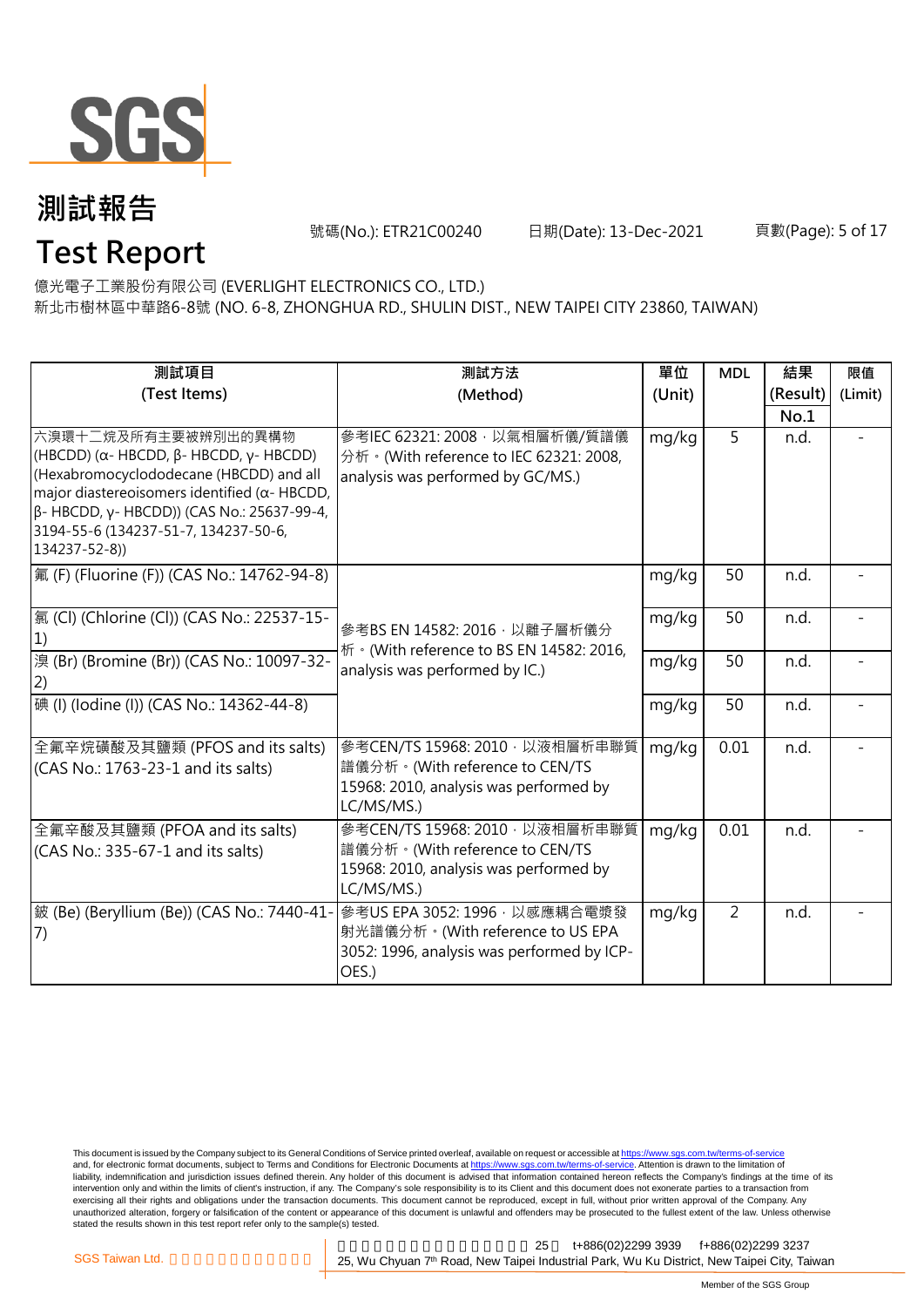

號碼(No.): ETR21C00240 日期(Date): 13-Dec-2021 頁數(Page): 6 of 17

## **Test Report**

億光電子工業股份有限公司 (EVERLIGHT ELECTRONICS CO., LTD.)

新北市樹林區中華路6-8號 (NO. 6-8, ZHONGHUA RD., SHULIN DIST., NEW TAIPEI CITY 23860, TAIWAN)

| 測試項目                                       | 測試方法                                   | 單位     | <b>MDL</b>               | 結果       | 限值       |
|--------------------------------------------|----------------------------------------|--------|--------------------------|----------|----------|
| (Test Items)                               | (Method)                               | (Unit) |                          | (Result) | (Limit)  |
|                                            |                                        |        |                          | No.1     |          |
| 多環芳香烴 (Polycyclic Aromatic                 |                                        |        |                          |          |          |
| Hydrocarbons) (PAHs)                       |                                        |        |                          |          |          |
| 苯駢(a)芘 (Benzo[a]pyrene) (CAS No.: 50-32-8) |                                        | mg/kg  | 0.2                      | n.d.     | Δ        |
| 苯駢(e)芘 (Benzo[e]pyrene) (CAS No.: 192-97-  |                                        | mg/kg  | 0.2                      | n.d.     | Δ        |
| $\left( 2\right)$                          |                                        |        |                          |          |          |
| 苯駢蒽 (Benzo[a]anthracene) (CAS No.: 56-55-  |                                        | mg/kg  | 0.2                      | n.d.     | Δ        |
| 3)                                         |                                        |        |                          |          |          |
| 苯(b)苯駢芴 (Benzo[b]fluoranthene) (CAS No.:   |                                        | mg/kg  | 0.2                      | n.d.     | Δ        |
| $205 - 99 - 2$                             |                                        |        |                          |          |          |
| 苯(j)苯駢芴 (Benzo[j]fluoranthene) (CAS No.:   |                                        | mg/kg  | 0.2                      | n.d.     | Δ        |
| $205 - 82 - 3$                             |                                        |        |                          |          |          |
| 苯(k)苯駢芴 (Benzo[k]fluoranthene) (CAS No.:   |                                        | mg/kg  | 0.2                      | n.d.     | Δ        |
| $207 - 08 - 9$                             | 參考AfPS GS 2019:01 PAK · 以氣相層析儀/質       |        |                          |          |          |
| 蔰 (Chrysene) (CAS No.: 218-01-9)           | 譜儀分析。(With reference to AfPS GS        | mg/kg  | 0.2                      | n.d.     | Δ        |
| 二苯駢蒽 (Dibenzo[a,h]anthracene) (CAS No.:    | 2019:01 PAK, analysis was performed by | mg/kg  | 0.2                      | n.d.     | Δ        |
| $53 - 70 - 3$                              | GC/MS.)                                |        |                          |          |          |
| 苯駢苝 (Benzo[g,h,i]perylene) (CAS No.: 191-  |                                        | mg/kg  | 0.2                      | n.d.     | Δ        |
| $24-2)$                                    |                                        |        |                          |          |          |
| 茚酮芘 (Indeno[1,2,3-c,d]pyrene) (CAS No.:    |                                        | mg/kg  | 0.2                      | n.d.     | $\Delta$ |
| $193 - 39 - 5$                             |                                        |        |                          |          |          |
| 蒽 (Anthracene) (CAS No.: 120-12-7)         |                                        | mg/kg  | 0.2                      | n.d.     | Δ        |
| 苯駢芴 (Fluoranthene) (CAS No.: 206-44-0)     |                                        | mg/kg  | 0.2                      | n.d.     | Δ        |
| 菲 (Phenanthrene) (CAS No.: 85-01-8)        |                                        | mg/kg  | 0.2                      | n.d.     | Δ        |
| 芘 (Pyrene) (CAS No.: 129-00-0)             |                                        | mg/kg  | 0.2                      | n.d.     | Δ        |
| 萘 (Naphthalene) (CAS No.: 91-20-3)         |                                        | mg/kg  | 0.2                      | n.d.     | Δ        |
| 多環芳香烴15項總和 (Sum of 15 PAHs)                |                                        | mg/kg  | $\overline{\phantom{0}}$ | n.d.     | Δ        |

This document is issued by the Company subject to its General Conditions of Service printed overleaf, available on request or accessible at <u>https://www.sgs.com.tw/terms-of-service</u><br>and, for electronic format documents, su liability, indemnification and jurisdiction issues defined therein. Any holder of this document is advised that information contained hereon reflects the Company's findings at the time of its intervention only and within the limits of client's instruction, if any. The Company's sole responsibility is to its Client and this document does not exonerate parties to a transaction from exercising all their rights and obligations under the transaction documents. This document cannot be reproduced, except in full, without prior written approval of the Company. Any<br>unauthorized alteration, forgery or falsif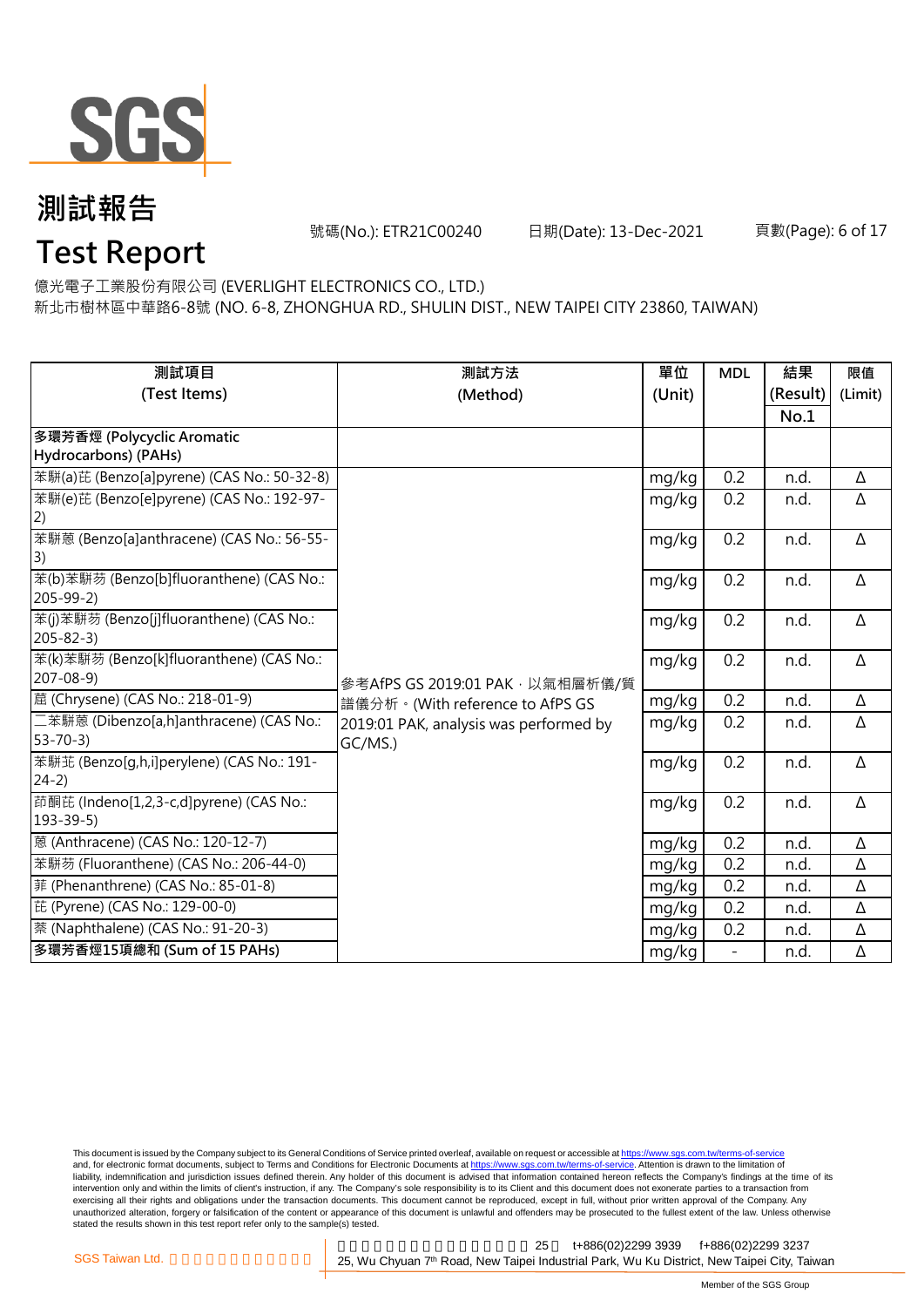

號碼(No.): ETR21C00240 日期(Date): 13-Dec-2021 頁數(Page): 7 of 17

億光電子工業股份有限公司 (EVERLIGHT ELECTRONICS CO., LTD.)

新北市樹林區中華路6-8號 (NO. 6-8, ZHONGHUA RD., SHULIN DIST., NEW TAIPEI CITY 23860, TAIWAN)

#### **備註(Note):**

- 1. mg/kg = ppm;0.1wt% = 1000ppm
- 2. MDL = Method Detection Limit (方法偵測極限值)
- 3. n.d. = Not Detected (未檢出) ; 小於MDL / Less than MDL
- 4. "-" = Not Regulated (無規格值)
- 5. 符合性結果之判定係以測試結果與限值做比較。(The statement of compliance conformity is based on comparison of testing results and limits.)

This document is issued by the Company subject to its General Conditions of Service printed overleaf, available on request or accessible at https://www.sgs.com.tw/terms-of-service and, for electronic format documents, subject to Terms and Conditions for Electronic Documents at https://www.sgs.com.tw/terms-of-service. Attention is drawn to the limitation of liability, indemnification and jurisdiction issues defined therein. Any holder of this document is advised that information contained hereon reflects the Company's findings at the time of its intervention only and within the limits of client's instruction, if any. The Company's sole responsibility is to its Client and this document does not exonerate parties to a transaction from exercising all their rights and obligations under the transaction documents. This document cannot be reproduced, except in full, without prior written approval of the Company. Any<br>unauthorized alteration, forgery or falsif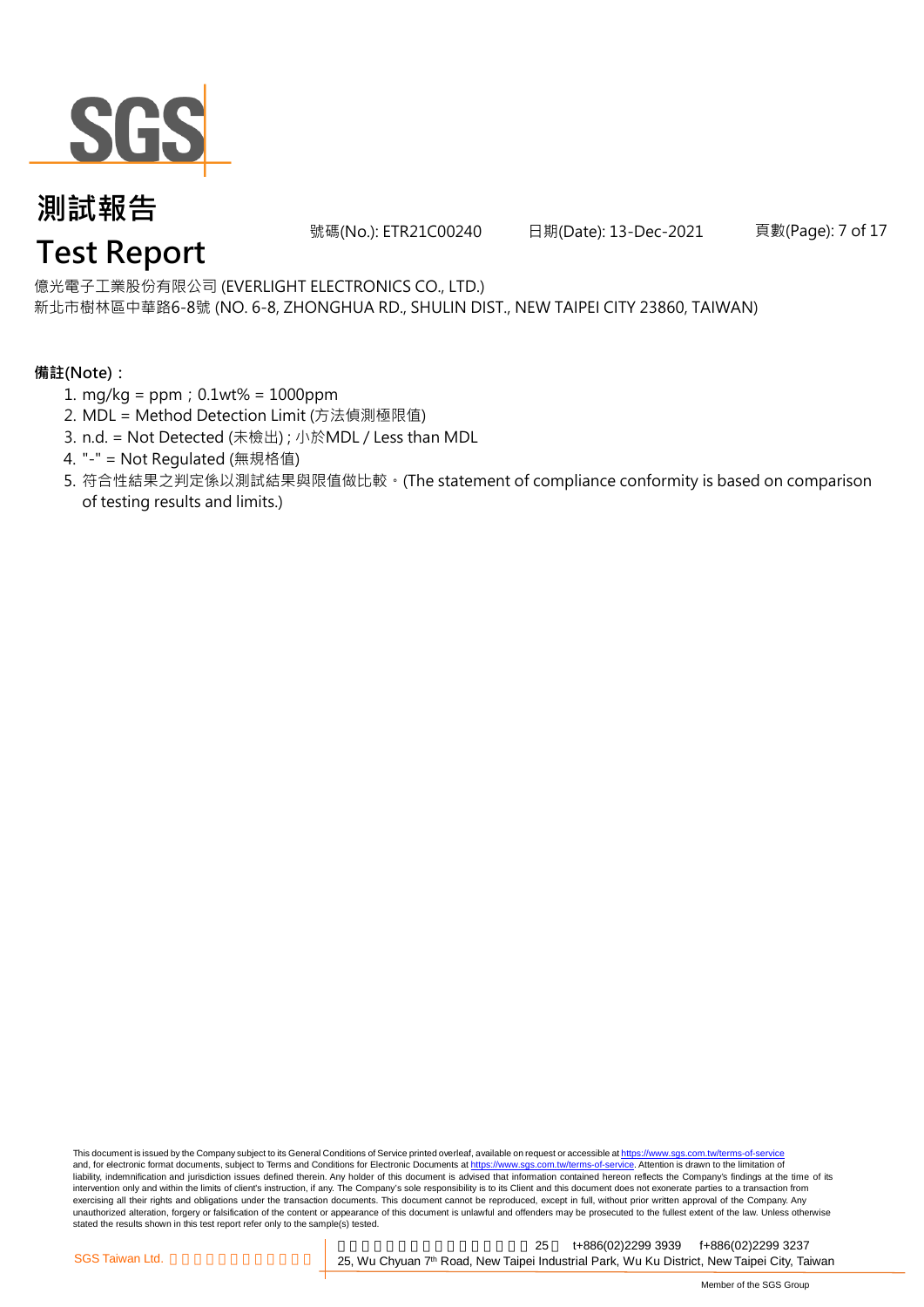

號碼(No.): ETR21C00240 日期(Date): 13-Dec-2021 頁數(Page): 8 of 17

#### 億光電子工業股份有限公司 (EVERLIGHT ELECTRONICS CO., LTD.)

新北市樹林區中華路6-8號 (NO. 6-8, ZHONGHUA RD., SHULIN DIST., NEW TAIPEI CITY 23860, TAIWAN)

#### **Remark:**

#### Δ **德國產品安全委員會(AfPS): GS PAHs 要求**

#### **AfPS (German commission for Product Safety): GS PAHs requirements**

|                                 | 第1類(Category 1)                                                                                                                                                                                               | 第 2 類(Category 2)                                                                                                                                                                        |                | 第 3 類(Category 3)                                                                                                                                                                                                    |                |  |
|---------------------------------|---------------------------------------------------------------------------------------------------------------------------------------------------------------------------------------------------------------|------------------------------------------------------------------------------------------------------------------------------------------------------------------------------------------|----------------|----------------------------------------------------------------------------------------------------------------------------------------------------------------------------------------------------------------------|----------------|--|
| 項目<br>(Parameter)               | 意圖放入口中的材料或者長時間接<br>觸皮膚(超過 30秒)的<br>2009/48/EC 定義的玩具材料和 3<br>歲以下兒童使用的產品(Materials<br>intended to be placed in the<br>mouth, or materials in toys<br>(Directive 2009/48/EC) or<br>articles for children up to 3 | 不屬於第1類的材料,並意圖或可預<br>見與皮膚接觸逾 30 秒(長期皮膚接觸)<br>或重複的短時間接觸(Materials that<br>are not in Category 1, with<br>skin contact (> 30 seconds) or<br>short-term repetitive contact with<br>the skin) |                | 不屬於第1類或第2類的材料,並意<br> 圖或可預見與皮膚接觸不超過 30 秒<br>(短期皮膚接觸)(Materials not<br>covered by Category 1 or 2, with<br>intended or foreseeable long-term intended or foreseeable short-<br>term skin contact $( \leq 30$ seconds)) |                |  |
|                                 | years of age with intended<br>long-term skin contact (> 30<br>seconds))                                                                                                                                       | a.<br>用的產品(Use by<br>children under 14) products)                                                                                                                                        | b.<br>consumer | a.<br>供 14 歳以下兒童使 其它產品(Other 供 14 歳以下兒童使 其它產品(Other<br>用的產品(Use by<br>children under 14) products)                                                                                                                   | b.<br>consumer |  |
| Naphthalene                     | < 1                                                                                                                                                                                                           | $\leq$ 2                                                                                                                                                                                 |                | < 10                                                                                                                                                                                                                 |                |  |
| Phenanthrene                    |                                                                                                                                                                                                               |                                                                                                                                                                                          |                |                                                                                                                                                                                                                      |                |  |
| Anthracene                      | $< 1$ Sum                                                                                                                                                                                                     | $< 5$ Sum                                                                                                                                                                                | $< 10$ Sum     | $< 20$ Sum                                                                                                                                                                                                           | $< 50$ Sum     |  |
| Fluoranthene                    |                                                                                                                                                                                                               |                                                                                                                                                                                          |                |                                                                                                                                                                                                                      |                |  |
| Pyrene                          |                                                                                                                                                                                                               |                                                                                                                                                                                          |                |                                                                                                                                                                                                                      |                |  |
| Benzo[a]anthracene              | < 0.2                                                                                                                                                                                                         | < 0.2                                                                                                                                                                                    | < 0.5          | < 0.5                                                                                                                                                                                                                | < 1            |  |
| Chrysene                        | < 0.2                                                                                                                                                                                                         | < 0.2                                                                                                                                                                                    | < 0.5          | < 0.5                                                                                                                                                                                                                | $\leq 1$       |  |
| Benzo[b]fluoranthene            | ${}< 0.2$                                                                                                                                                                                                     | < 0.2                                                                                                                                                                                    | < 0.5          | ${}< 0.5$                                                                                                                                                                                                            | $\leq 1$       |  |
| Benzo[j]fluoranthene            | < 0.2                                                                                                                                                                                                         | < 0.2                                                                                                                                                                                    | < 0.5          | ${}< 0.5$                                                                                                                                                                                                            | $\leq 1$       |  |
| Benzo[k]fluoranthene            | < 0.2                                                                                                                                                                                                         | < 0.2                                                                                                                                                                                    | < 0.5          | ${}< 0.5$                                                                                                                                                                                                            | $\leq 1$       |  |
| Benzo[a]pyrene                  | ${}< 0.2$                                                                                                                                                                                                     | < 0.2                                                                                                                                                                                    | ~< 0.5         | $< 0.5$                                                                                                                                                                                                              | $\leq 1$       |  |
| Benzo[e]pyrene                  | < 0.2                                                                                                                                                                                                         | < 0.2                                                                                                                                                                                    | < 0.5          | < 0.5                                                                                                                                                                                                                | $\leq 1$       |  |
| Indeno[1,2,3-c,d] pyrene        | < 0.2                                                                                                                                                                                                         | < 0.2                                                                                                                                                                                    | < 0.5          | < 0.5                                                                                                                                                                                                                | $\leq 1$       |  |
| Dibenzo[a,h]anthracene          | < 0.2                                                                                                                                                                                                         | < 0.2                                                                                                                                                                                    | < 0.5          | < 0.5                                                                                                                                                                                                                | $\leq 1$       |  |
| Benzo[g,h,i]perylene            | < 0.2                                                                                                                                                                                                         | < 0.2                                                                                                                                                                                    | ${}< 0.5$      | ${}< 0.5$                                                                                                                                                                                                            | $\leq 1$       |  |
| 15 項 PAH 總濃度<br>(Sum of 15 PAH) | < 1                                                                                                                                                                                                           | < 5                                                                                                                                                                                      | < 10           | < 20                                                                                                                                                                                                                 | < 50           |  |

單位(Unit):mg/kg

This document is issued by the Company subject to its General Conditions of Service printed overleaf, available on request or accessible at <u>https://www.sgs.com.tw/terms-of-service</u><br>and, for electronic format documents, su liability, indemnification and jurisdiction issues defined therein. Any holder of this document is advised that information contained hereon reflects the Company's findings at the time of its intervention only and within the limits of client's instruction, if any. The Company's sole responsibility is to its Client and this document does not exonerate parties to a transaction from exercising all their rights and obligations under the transaction documents. This document cannot be reproduced, except in full, without prior written approval of the Company. Any<br>unauthorized alteration, forgery or falsif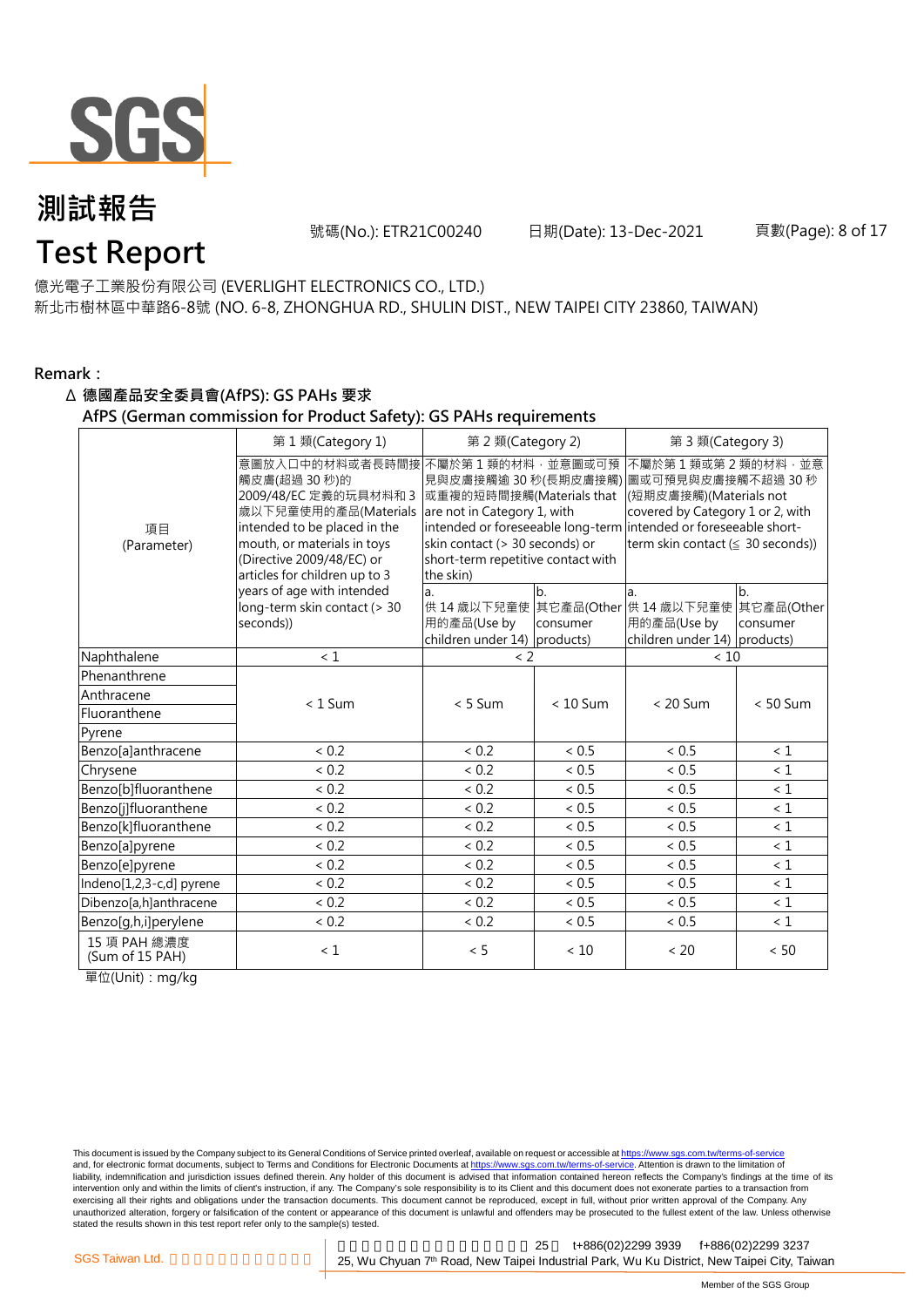

號碼(No.): ETR21C00240 日期(Date): 13-Dec-2021 頁數(Page): 9 of 17

億光電子工業股份有限公司 (EVERLIGHT ELECTRONICS CO., LTD.)

新北市樹林區中華路6-8號 (NO. 6-8, ZHONGHUA RD., SHULIN DIST., NEW TAIPEI CITY 23860, TAIWAN)

#### **重金屬流程圖 / Analytical flow chart of Heavy Metal**

根據以下的流程圖之條件,樣品已完全溶解。 (六價鉻測試方法除外)

These samples were dissolved totally by pre-conditioning method according to below flow chart. ( $Cr^{6+}$  test method excluded)



This document is issued by the Company subject to its General Conditions of Service printed overleaf, available on request or accessible at https://www.sgs.com.tw/terms-of-service and, for electronic format documents, subject to Terms and Conditions for Electronic Documents at https://www.sgs.com.tw/terms-of-service. Attention is drawn to the limitation of liability, indemnification and jurisdiction issues defined therein. Any holder of this document is advised that information contained hereon reflects the Company's findings at the time of its intervention only and within the limits of client's instruction, if any. The Company's sole responsibility is to its Client and this document does not exonerate parties to a transaction from exercising all their rights and obligations under the transaction documents. This document cannot be reproduced, except in full, without prior written approval of the Company. Any<br>unauthorized alteration, forgery or falsif stated the results shown in this test report refer only to the sample(s) tested.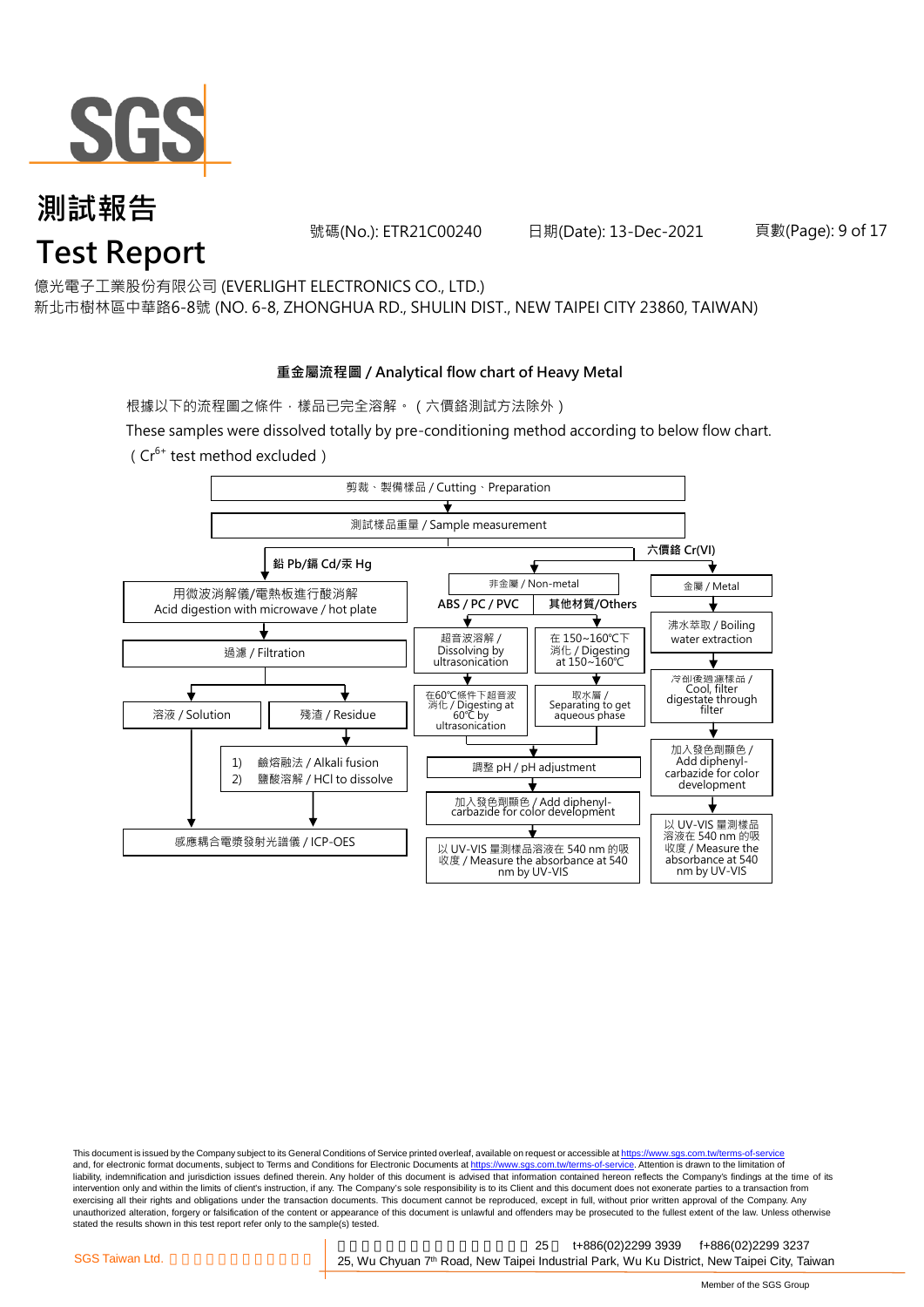

號碼(No.): ETR21C00240 日期(Date): 13-Dec-2021 頁數(Page): 10 of 17

億光電子工業股份有限公司 (EVERLIGHT ELECTRONICS CO., LTD.)

新北市樹林區中華路6-8號 (NO. 6-8, ZHONGHUA RD., SHULIN DIST., NEW TAIPEI CITY 23860, TAIWAN)

#### **多溴聯苯/多溴聯苯醚分析流程圖 / Analytical flow chart - PBBs/PBDEs**



This document is issued by the Company subject to its General Conditions of Service printed overleaf, available on request or accessible at https://www.sgs.com.tw/terms-of-service and, for electronic format documents, subject to Terms and Conditions for Electronic Documents at https://www.sgs.com.tw/terms-of-service. Attention is drawn to the limitation of liability, indemnification and jurisdiction issues defined therein. Any holder of this document is advised that information contained hereon reflects the Company's findings at the time of its intervention only and within the limits of client's instruction, if any. The Company's sole responsibility is to its Client and this document does not exonerate parties to a transaction from exercising all their rights and obligations under the transaction documents. This document cannot be reproduced, except in full, without prior written approval of the Company. Any<br>unauthorized alteration, forgery or falsif stated the results shown in this test report refer only to the sample(s) tested.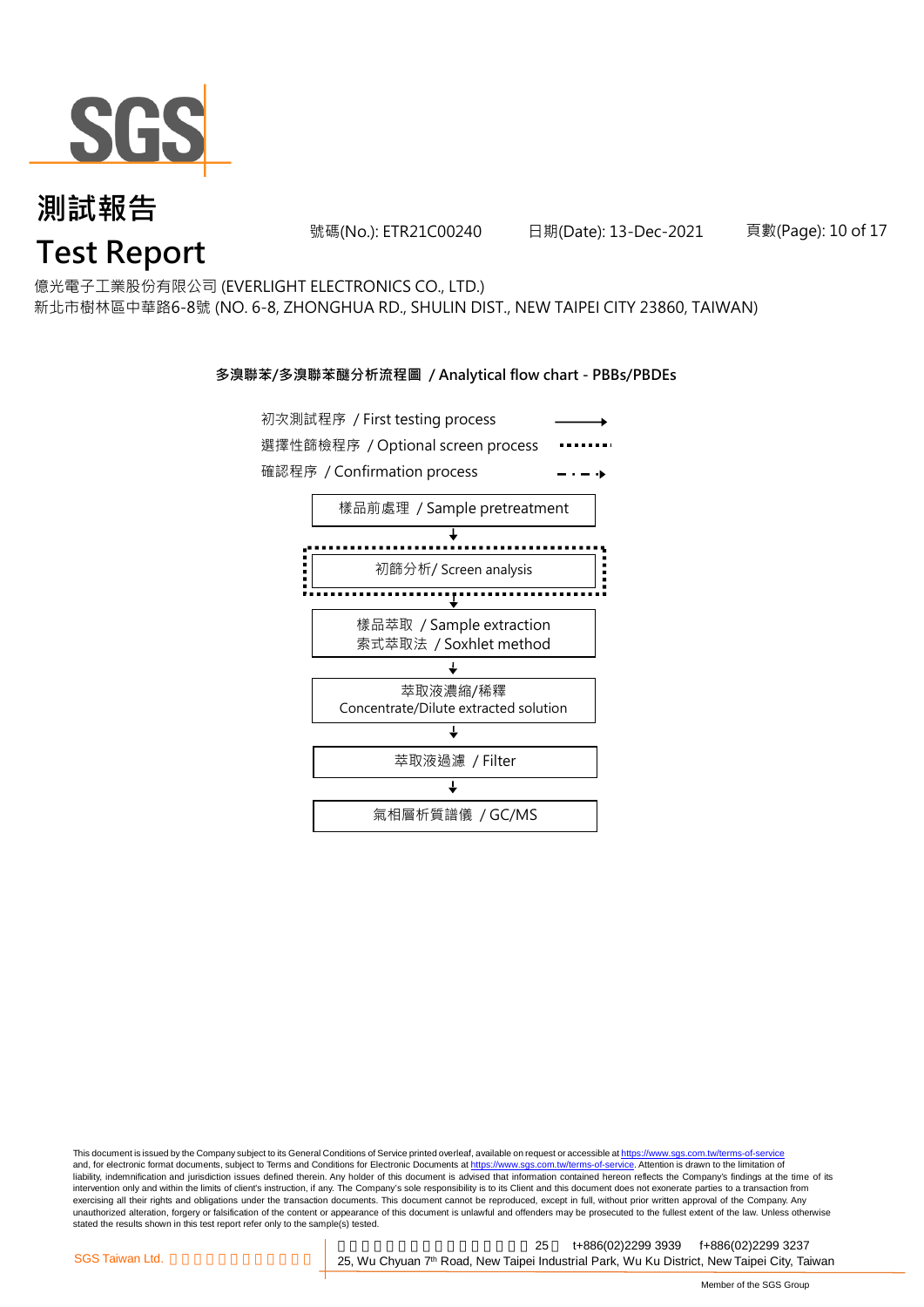

號碼(No.): ETR21C00240 日期(Date): 13-Dec-2021 頁數(Page): 11 of 17

億光電子工業股份有限公司 (EVERLIGHT ELECTRONICS CO., LTD.)

新北市樹林區中華路6-8號 (NO. 6-8, ZHONGHUA RD., SHULIN DIST., NEW TAIPEI CITY 23860, TAIWAN)

#### **可塑劑分析流程圖 / Analytical flow chart - Phthalate**

**【測試方法/Test method: IEC 62321-8】**



This document is issued by the Company subject to its General Conditions of Service printed overleaf, available on request or accessible at <u>https://www.sgs.com.tw/terms-of-service</u><br>and, for electronic format documents, su liability, indemnification and jurisdiction issues defined therein. Any holder of this document is advised that information contained hereon reflects the Company's findings at the time of its intervention only and within the limits of client's instruction, if any. The Company's sole responsibility is to its Client and this document does not exonerate parties to a transaction from exercising all their rights and obligations under the transaction documents. This document cannot be reproduced, except in full, without prior written approval of the Company. Any<br>unauthorized alteration, forgery or falsif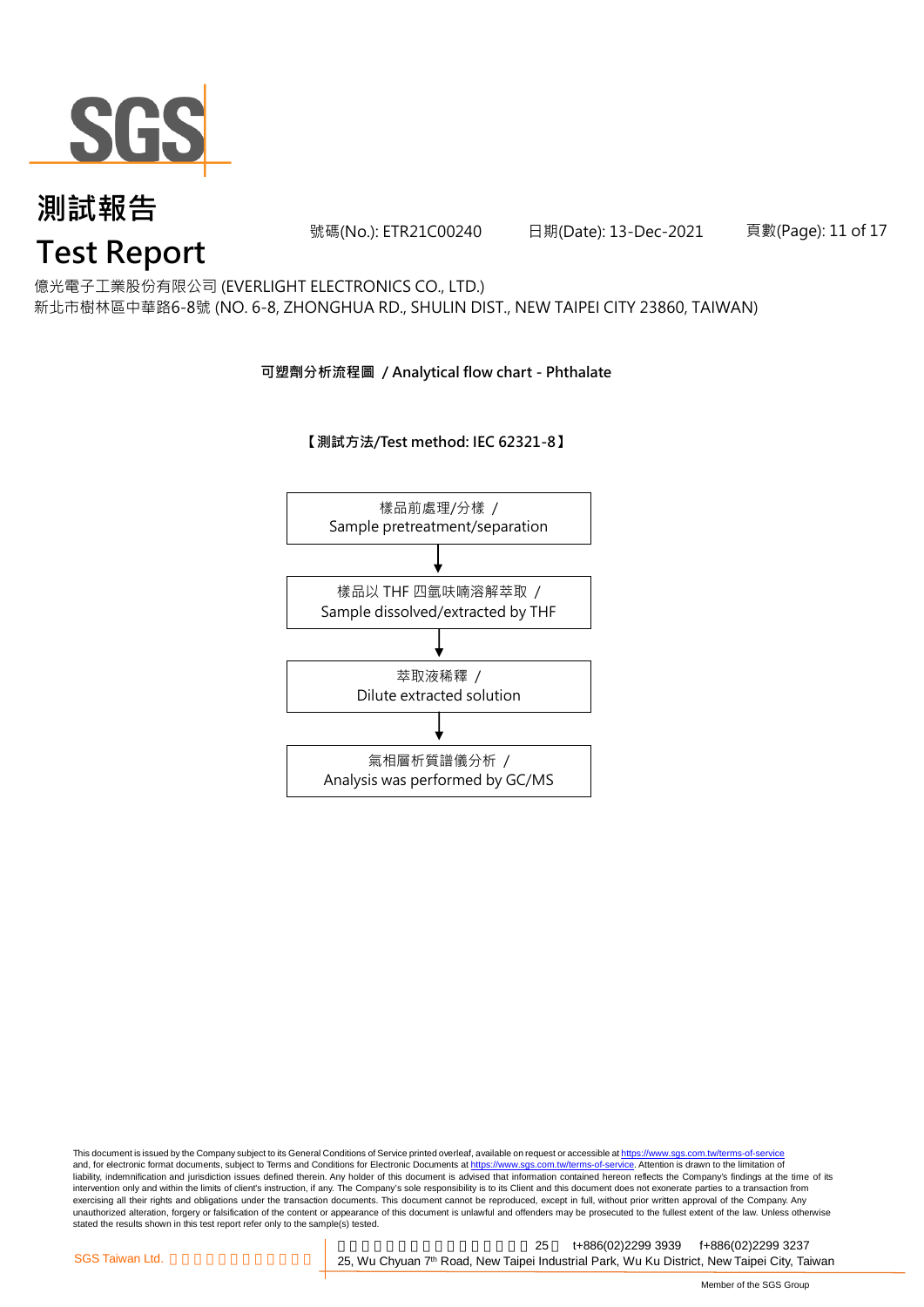

號碼(No.): ETR21C00240 日期(Date): 13-Dec-2021 頁數(Page): 12 of 17

億光電子工業股份有限公司 (EVERLIGHT ELECTRONICS CO., LTD.)

新北市樹林區中華路6-8號 (NO. 6-8, ZHONGHUA RD., SHULIN DIST., NEW TAIPEI CITY 23860, TAIWAN)

#### **六溴環十二烷分析流程圖 / Analytical flow chart - HBCDD**



This document is issued by the Company subject to its General Conditions of Service printed overleaf, available on request or accessible at <u>https://www.sgs.com.tw/terms-of-service</u><br>and, for electronic format documents, su liability, indemnification and jurisdiction issues defined therein. Any holder of this document is advised that information contained hereon reflects the Company's findings at the time of its intervention only and within the limits of client's instruction, if any. The Company's sole responsibility is to its Client and this document does not exonerate parties to a transaction from exercising all their rights and obligations under the transaction documents. This document cannot be reproduced, except in full, without prior written approval of the Company. Any<br>unauthorized alteration, forgery or falsif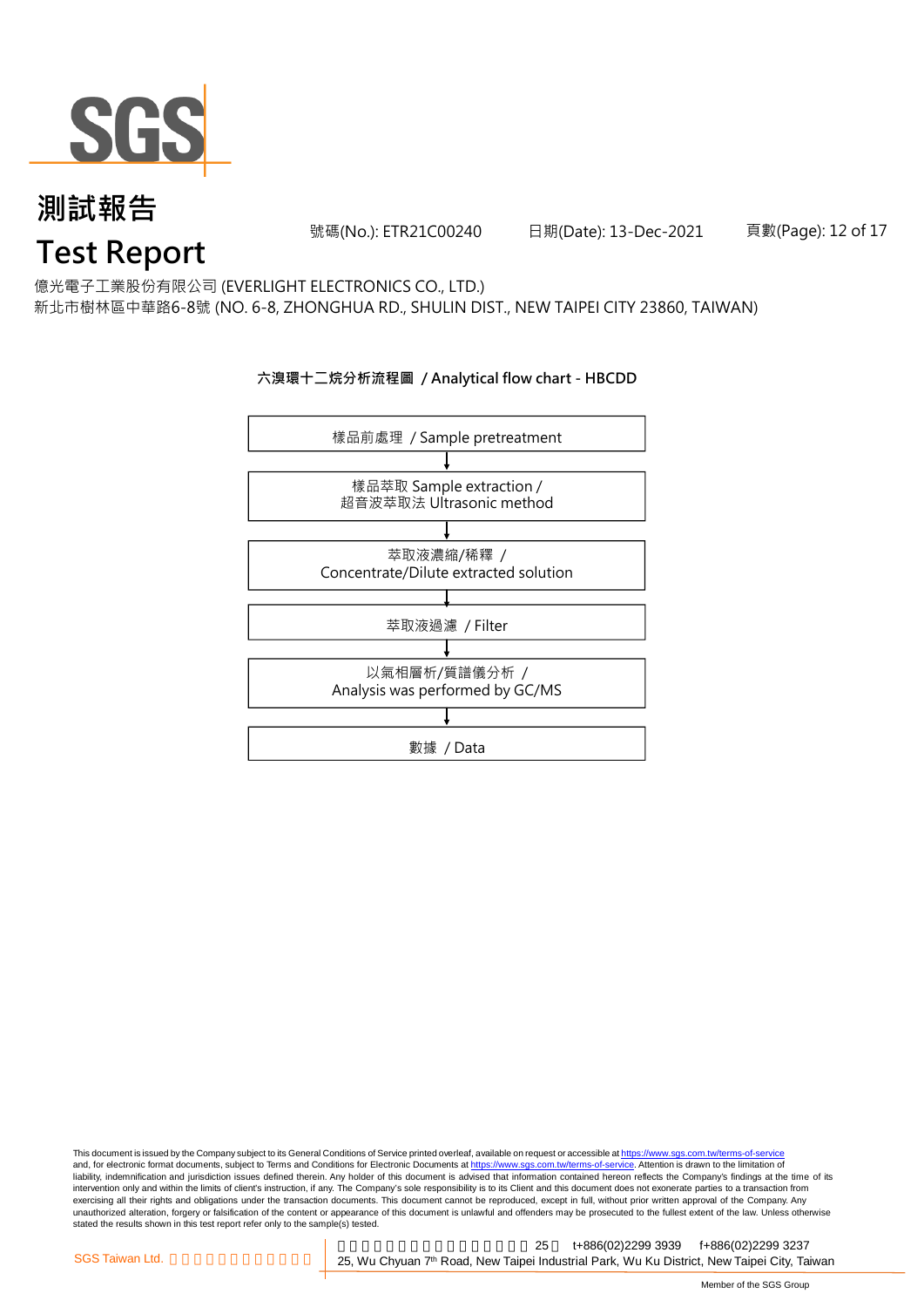

號碼(No.): ETR21C00240 日期(Date): 13-Dec-2021 頁數(Page): 13 of 17

億光電子工業股份有限公司 (EVERLIGHT ELECTRONICS CO., LTD.)

新北市樹林區中華路6-8號 (NO. 6-8, ZHONGHUA RD., SHULIN DIST., NEW TAIPEI CITY 23860, TAIWAN)

### 樣品前處理/分樣 / Sample pretreatment/separation 秤重及將樣品放入樣品槽中 / Weighting and putting sample in cell 燃燒彈/吸收 Oxygen bomb combustion / Absorption 離子層析儀分析 / Analysis was performed by IC 稀釋至固定體積 / Dilution to fixed volume

#### **鹵素分析流程圖 / Analytical flow chart - Halogen**

This document is issued by the Company subject to its General Conditions of Service printed overleaf, available on request or accessible at <u>https://www.sgs.com.tw/terms-of-service</u><br>and, for electronic format documents, su liability, indemnification and jurisdiction issues defined therein. Any holder of this document is advised that information contained hereon reflects the Company's findings at the time of its intervention only and within the limits of client's instruction, if any. The Company's sole responsibility is to its Client and this document does not exonerate parties to a transaction from exercising all their rights and obligations under the transaction documents. This document cannot be reproduced, except in full, without prior written approval of the Company. Any<br>unauthorized alteration, forgery or falsif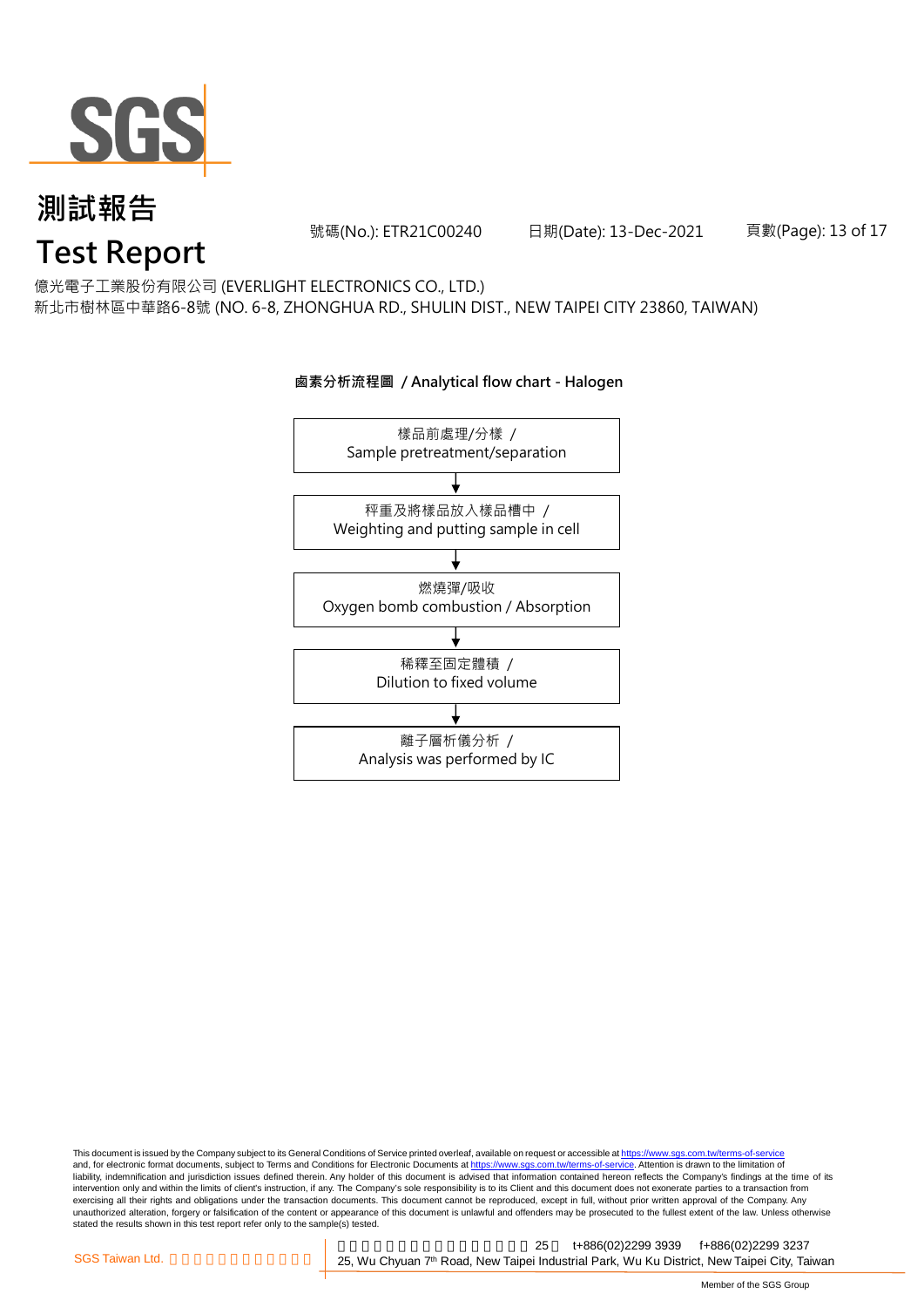

號碼(No.): ETR21C00240 日期(Date): 13-Dec-2021 頁數(Page): 14 of 17

億光電子工業股份有限公司 (EVERLIGHT ELECTRONICS CO., LTD.) 新北市樹林區中華路6-8號 (NO. 6-8, ZHONGHUA RD., SHULIN DIST., NEW TAIPEI CITY 23860, TAIWAN)

### **全氟化合物(包含全氟辛酸/全氟辛烷磺酸/其相關化合物等等)分析流程圖 / Analytical flow chart – PFAS (including PFOA/PFOS/its related compound, etc.)**



This document is issued by the Company subject to its General Conditions of Service printed overleaf, available on request or accessible at https://www.sgs.com.tw/terms-of-service and, for electronic format documents, subject to Terms and Conditions for Electronic Documents at https://www.sgs.com.tw/terms-of-service. Attention is drawn to the limitation of liability, indemnification and jurisdiction issues defined therein. Any holder of this document is advised that information contained hereon reflects the Company's findings at the time of its intervention only and within the limits of client's instruction, if any. The Company's sole responsibility is to its Client and this document does not exonerate parties to a transaction from exercising all their rights and obligations under the transaction documents. This document cannot be reproduced, except in full, without prior written approval of the Company. Any<br>unauthorized alteration, forgery or falsif stated the results shown in this test report refer only to the sample(s) tested.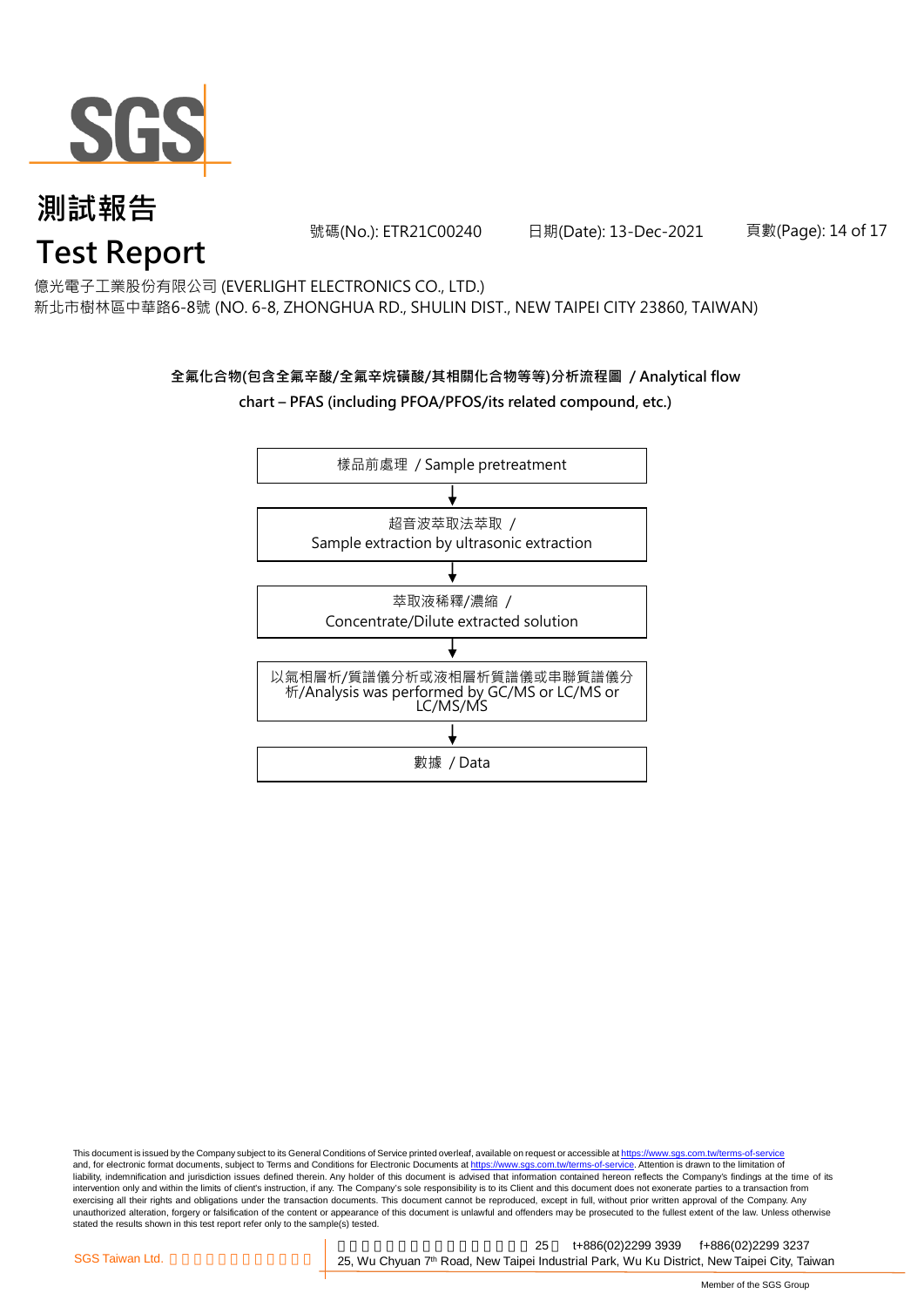

號碼(No.): ETR21C00240 日期(Date): 13-Dec-2021 頁數(Page): 15 of 17

億光電子工業股份有限公司 (EVERLIGHT ELECTRONICS CO., LTD.)

新北市樹林區中華路6-8號 (NO. 6-8, ZHONGHUA RD., SHULIN DIST., NEW TAIPEI CITY 23860, TAIWAN)



This document is issued by the Company subject to its General Conditions of Service printed overleaf, available on request or accessible at <u>https://www.sgs.com.tw/terms-of-service</u><br>and, for electronic format documents, su liability, indemnification and jurisdiction issues defined therein. Any holder of this document is advised that information contained hereon reflects the Company's findings at the time of its intervention only and within the limits of client's instruction, if any. The Company's sole responsibility is to its Client and this document does not exonerate parties to a transaction from exercising all their rights and obligations under the transaction documents. This document cannot be reproduced, except in full, without prior written approval of the Company. Any<br>unauthorized alteration, forgery or falsif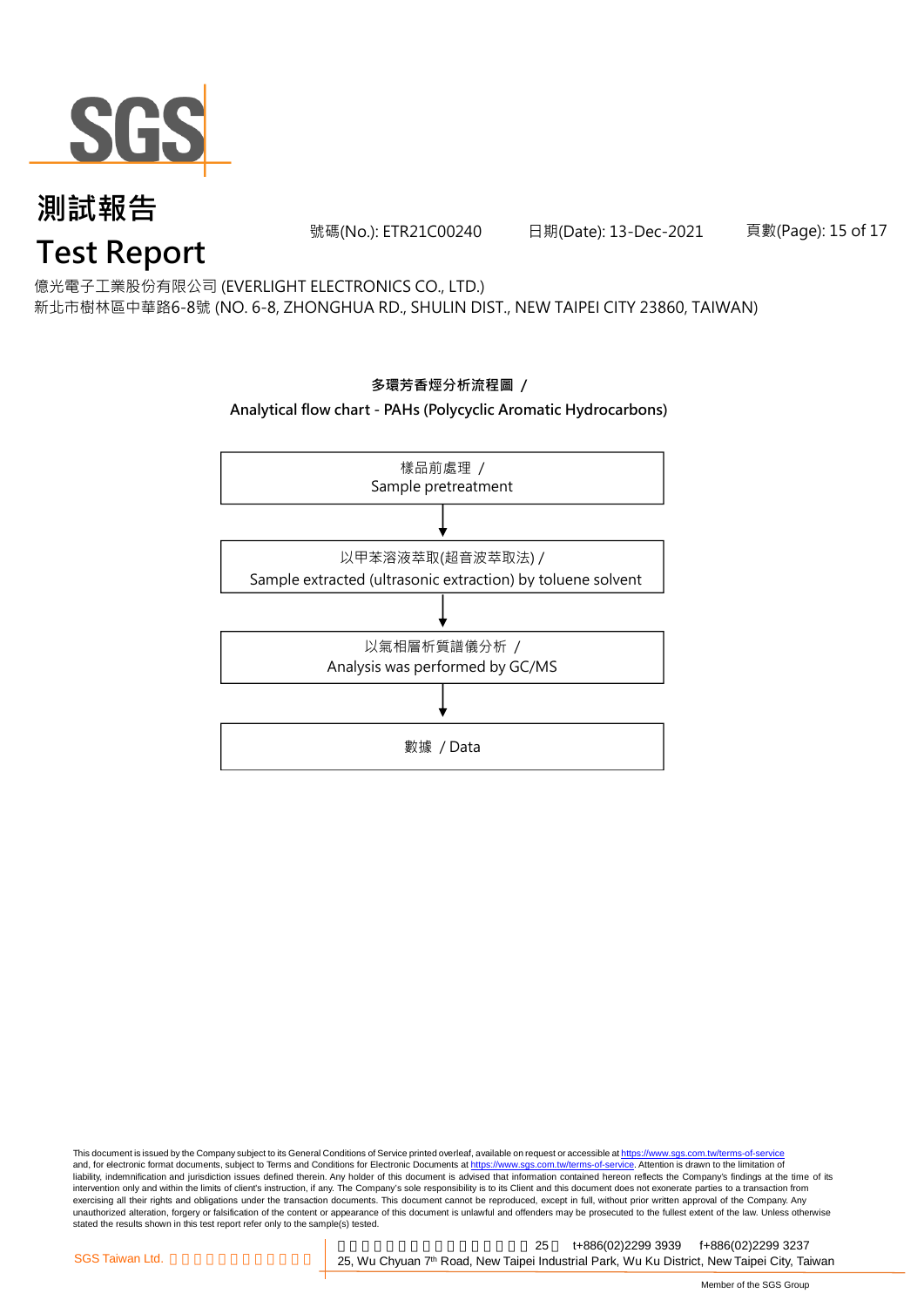

號碼(No.): ETR21C00240 日期(Date): 13-Dec-2021 頁數(Page): 16 of 17

億光電子工業股份有限公司 (EVERLIGHT ELECTRONICS CO., LTD.)

新北市樹林區中華路6-8號 (NO. 6-8, ZHONGHUA RD., SHULIN DIST., NEW TAIPEI CITY 23860, TAIWAN)

**元素(含重金屬)分析流程圖 / Analytical flow chart of Elements (Heavy metal included)**

根據以下的流程圖之條件,樣品已完全溶解。

These samples were dissolved totally by pre-conditioning method according to below flow chart.

【參考方法/Reference method:US EPA 3051A、US EPA 3052】



\* US EPA 3051A 方法未添加氫氟酸 / US EPA 3051A method does not add HF.

This document is issued by the Company subject to its General Conditions of Service printed overleaf, available on request or accessible at https://www.sgs.com.tw/terms-of-service and, for electronic format documents, subject to Terms and Conditions for Electronic Documents at https://www.sgs.com.tw/terms-of-service. Attention is drawn to the limitation of liability, indemnification and jurisdiction issues defined therein. Any holder of this document is advised that information contained hereon reflects the Company's findings at the time of its intervention only and within the limits of client's instruction, if any. The Company's sole responsibility is to its Client and this document does not exonerate parties to a transaction from exercising all their rights and obligations under the transaction documents. This document cannot be reproduced, except in full, without prior written approval of the Company. Any<br>unauthorized alteration, forgery or falsif stated the results shown in this test report refer only to the sample(s) tested.